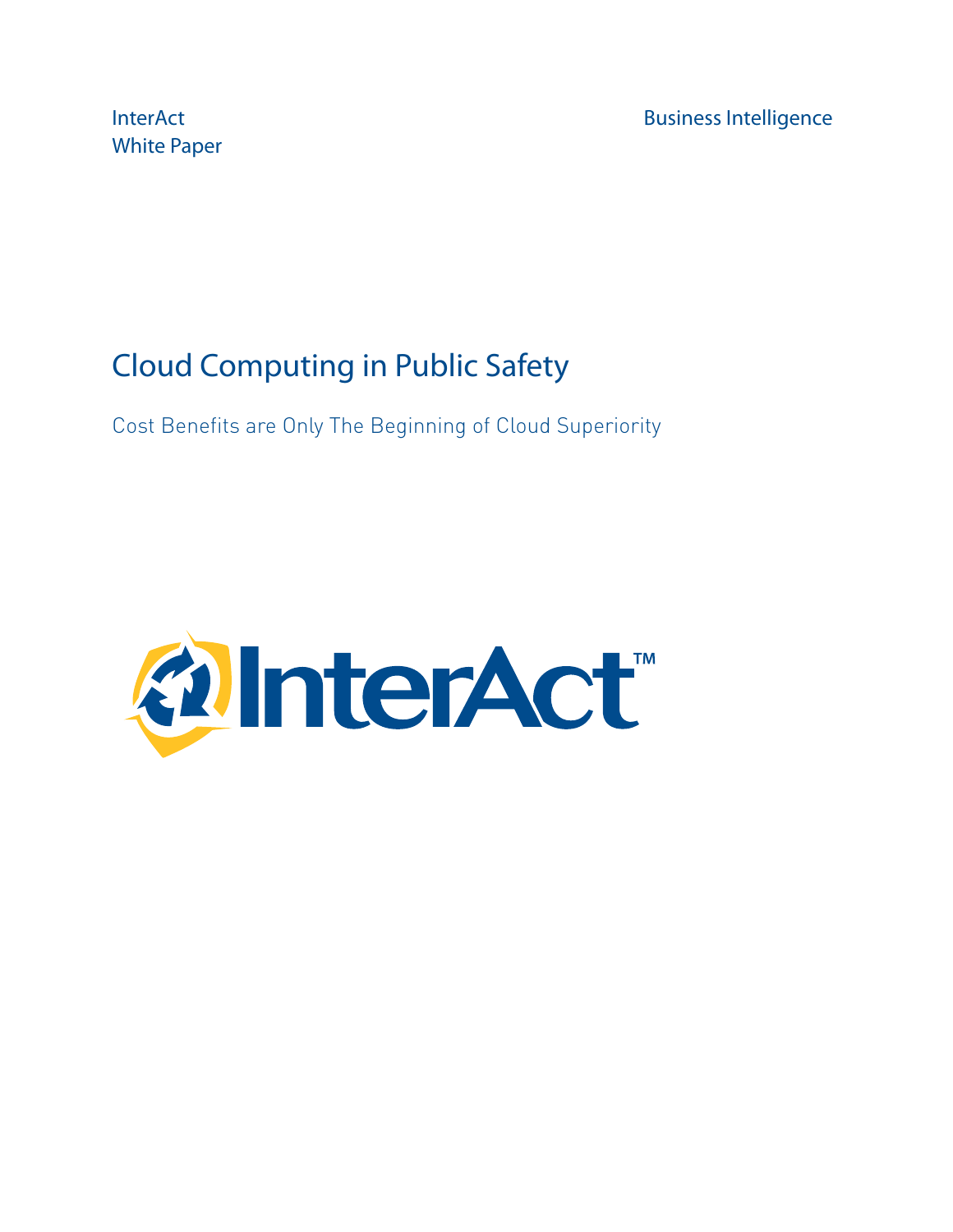#### **Introduction**

The U.S. Federal Government has adopted a "cloud first" policy that requires agencies default to cloud-based solutions whenever a secure, reliable, cloud option exists. The National Institute of Standards and Technology (NIST) has issued a three volume Cloud Computing Technology Roadmap and initiated a standards acceleration program so that best practices from the private sector can be used for government systems immediately, without a protracted standards process.



Figure 1 - The Cloud Eliminates the Costs of Both Excess and Insufficient Capacity

#### Cloud Economy of Scale

The motivation for this unprecedented initiative is clearly economic. Figure 1 shows the cycle of excess and insufficient capacity inherent in premise-based systems, versus how cloud based infrastructure scales quickly to meet, but not exceed, demand.

A Booz Allen Hamilton Study (Figure 2) compared the cost of 1000 premise based servers with equivalent capacity in public, hybrid, and private cloud environments. Their findings show that shared infrastructure alone results in 50-70% life cycle cost savings. Furthermore, the cost of

the cloud itself is decreasing dramatically. The cost to run a basic Internet application on LoudCloud in 2000 was \$150,000 / month. Running the same application on Amazon today costs \$1500 / month, two orders of magnitude less. It is a conservative expectation that we will see still another order of magnitude reduction within the current decade.

All of these cost benefits accrue from the migration of systems infrastructure from premise to cloud, or Infrastructure as a Service (IaaS). Even greater savings and benefits are possible when platforms and applications are migrated to the cloud.

| <b>Exhibit 1   LCCs and Economic Summary</b> |                                                                                         |                         |        |                                     |
|----------------------------------------------|-----------------------------------------------------------------------------------------|-------------------------|--------|-------------------------------------|
| Costs/Economic Metrics                       | Status Quo: 1,000 Server<br>(Non-Virtualized) Environment   Public Cloud   Hybrid Cloud | Scenario 1: Scenario 2: |        | Scenario 3:<br><b>Private Cloud</b> |
| Investment Phase Costs FY10-12<br>(BYO9 M\$) | \$0                                                                                     | \$3.0                   | \$6.1  | \$7.0                               |
| 0&S Phase Costs FY10-22 (BY09 M\$)           | \$77.3                                                                                  | \$22.5                  | \$28.9 | \$31.1                              |
| Total LCCs (BYO9 M\$)                        | \$77.3                                                                                  | \$25.5                  | \$35.0 | \$38.1                              |



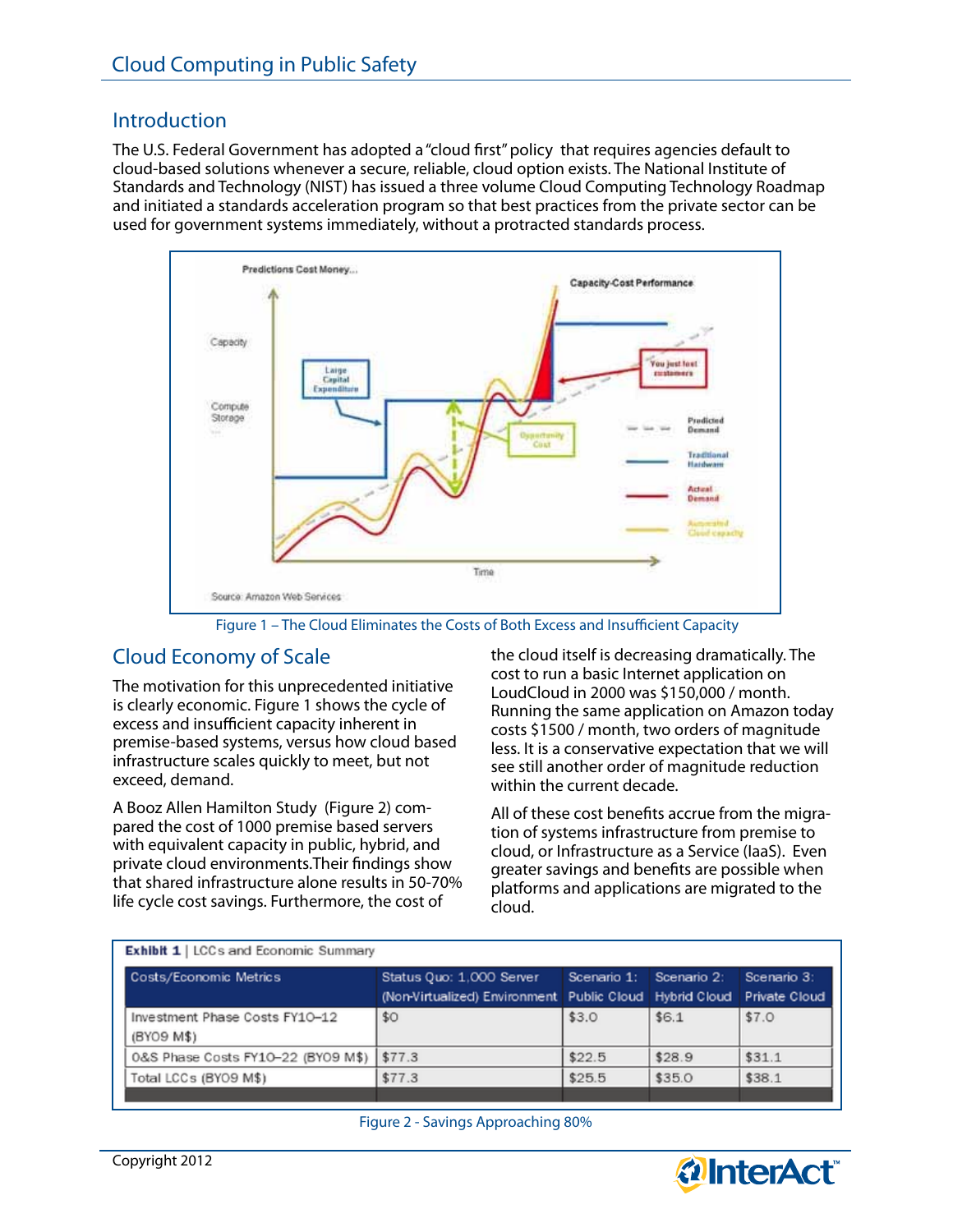#### Software as a Service

Over and above the IaaS benefits described in the preceding are those of Software as a Service (SaaS). In the SaaS model, a vendor takes responsibility for not only infrastructure, but also for all of the processes required to manage an entire application solution (patches, upgrades, backups, database management, systems tuning, performance management, etc.). Because SaaS vendors manage many customers on a small number of application instances, they can amortize infrastructure costs over many customers. In other words, the inherent savings of IaaS are compounded when many agencies share a single system.

The terms Cloud and SaaS are sometimes (incorrectly) applied to hosted applications that are not multi-tenant. The benefits described here accrue from sharing resources. Simply hosting a dedicated system is insufficient. As traditional on-premise solution vendors move to the cloud, they learn that multi-tenant architecture is very difficult, if not impossible, to retrofit into legacy applications. InterAct's Online Applications are multi-tenant from the ground up, designed to take full advantage of scalable cloud based infrastructure.

discounts for pre-payment and for multi-year contracts.

Hurwitz Group estimates that the four-year total cost of ownership (TCO) for SaaS based applications is about one third of the cost of a comparable premise based application. But the cost-benefit of SaaS is even greater. Upgrading premise-based systems is expensive. A vendor may release new versions of an application several times per year, but most customers only upgrade when the version they have deployed approaches end-of-life, or when a new version has features that justify the upgrade cost. Except for a short time after initial installation and occasional upgrades, customers are deprived of the benefits of the newest features. Furthermore, because upgrades almost always skip multiple releases, they are disruptive and require retraining.

SaaS applications are upgraded more frequently and in smaller increments. Most such improvements require little or no retraining. All customers get the benefit of all upgrades the moment they are applied, and there is no upgrade cost.

When most customers do not take advantage of most upgrades, vendors are encouraged to put most of their development effort into features that will enable them to acquire new customers. In the SaaS model, vendors' profits depend on keeping their subscribers happy, largely through new features that benefit existing customers.

The software architecture of such shared systems is called multi-tenancy because a single instance of the software application serves multiple client agencies, referred to as tenants. Databases and configurations are partitioned so that each tenant's user experience is identical to having a dedicated (rather than shared) system.

Because multi-tenant SaaS applications run on shared infrastructure, the incremental cost of deploying an additional customer is far lower. There is no hardware, operating system or database to purchase, no site preparation, no staging, and no delivery. By contrast, premisebased systems require an initial investment that leaves vendors no choice but to "front-load" costs. The SaaS model opens the door to pay-asyou-go subscription pricing. Of course, there are The SaaS model ultimately provides the same type of products as a software licensing model - but with a better economic model, one that is lower in cost to the customer and structurally inclined to keep getting better for the customer with every new release.

Scott Sehlhorst, Pragmatic Marketing, The Economics of Software as a Service (SaaS) vs. Software as a Product - http://goo.gl/T75dQ

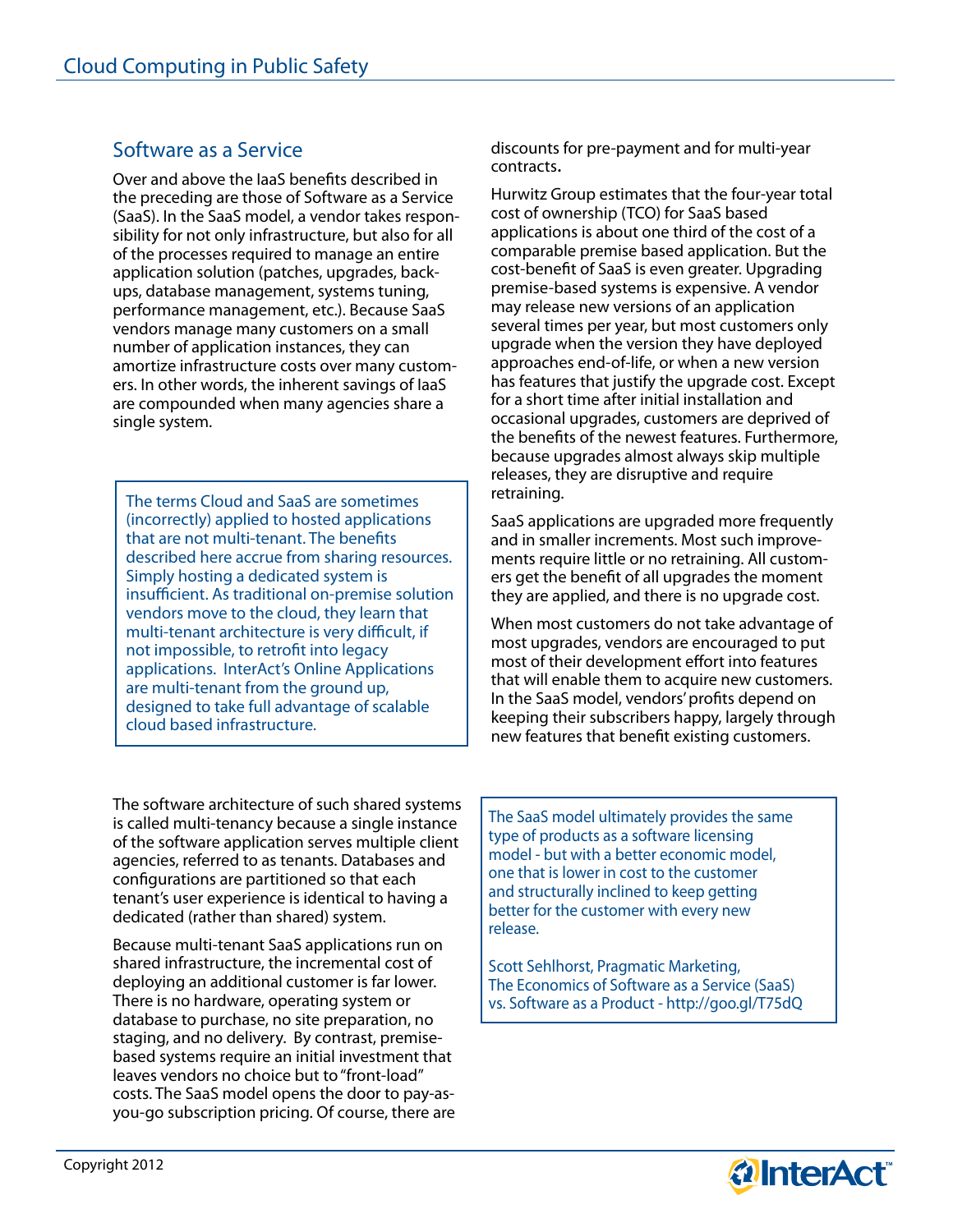

Figure 3 - Greater Connectivity with Fewer Connections

### **Cloud Benefits for Public Safety**

Ironically, cloud adoption by public safety has lagged many industries for which the benefits are not nearly as great. The nature of public safety applications is such that the advantages of shared systems are greater in both cost and utility.

# Interagency Integration and Intersys- tem Interfaces

Public safety applications are increasingly interconnected to inter-agency, regional, state, and national systems and databases. Each premise-based system must be individually connected to each external system. Every pointto-point connection takes network engineering, interfacing, monitoring, maintenance, support, and may require time-consuming certifications and audits. Shared systems come with shared external connections, live and pre-certified.

Figure 3 shows a nearly 60% reduction in the number of interfaces required for 5 agencies to share information and to acquire data from 2 external sources. For 20 agencies, the improvement approaches 90%.

As new data sources and applications become

available, the cloud model makes it possible to amortize the investment required (to make third-party plug-in services available to users) over the entire user population. With lower integration costs come greater incentives for the creation of new, innovative technologies. As the cost-benefit of supporting third party services is enhanced by lower up-front costs, support for the add-on marketplace becomes a competitive advantage.

The cloud eliminates field service, enables vendors to do the work once for the immediate benefit of all customers, and the subscription model gives them a powerful incentive do so. In theory, Service Oriented Architectures make plug-compatible open interfaces possible in premise-based client/server environments, but in practice, the need to support multiple installed versions of each such interface with a field service workforce makes most cross-vendor integrations financially unattractive, so they are only done when necessary to acquire new business. The investment must be repeated for each new version of each interface for each customer, and when customers aren't up on the newest version of primary product, they can't take advantage of the newest plug-ins.

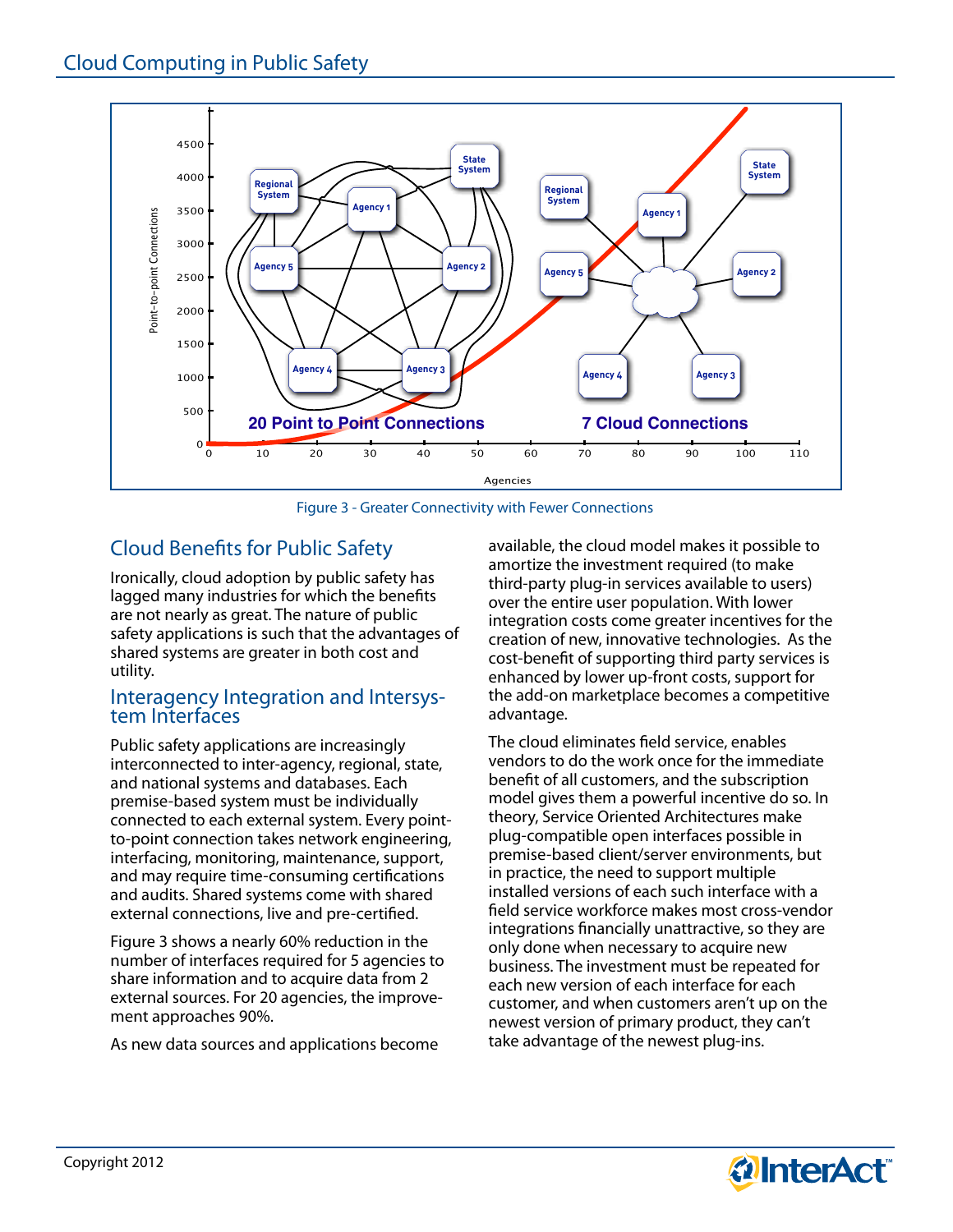## Connectivity to the Public

In the same sense that state or national CJIS databases are resources, so are citizens who adopt public-facing collaborative apps, and the complexity and cost of connecting agencies and responders to such applications is orders of magnitude less when agencies use shared multi-tenant online systems.

#### **Security**

It has long been the opinion of old school IT people that the most secure systems are those housed within the walls of the enterprise. And when the external "surface area" of those systems consisted of a few dial-back modems for systems engineers debugging batch jobs on 3rd shift, they were. But today, useful information systems are not so isolated. They present themselves to users through web and wireless interfaces, and they make use of a myriad of network (a.k.a. cloud) resources. Yet it is still the conventional wisdom that the cloud computing and SaaS applications, are somehow more vulnerable than premise-based client/server or in-house web based (intranet) systems. The truth is the exact opposite!

Cloud computing infrastructure is, in nearly every respect, more secure that its premisebased equivalent. An Aberdeen Group study states, "Compared to companies using on premise web security solutions, users of cloud-based web security solutions had 58% fewer malware incidents over the last 12 months, 93% fewer audit deficiencies, 45% less security-related downtime, and 45% fewer incidents of data loss or data exposure."

AlertLogic, a security monitoring service provider analyzed 2.2 billion security events, classified 62 thousand as credible incidents, and determined that the frequency of incidents for every significant category is lower for systems operated by service providers.

Hundreds of millions of dollars worth of financial transactions are conducted on the public Internet every day. Trade secrets and confidential data are exchanged. Even organizations that don't deploy their business applications in the cloud rely on its secure infrastructure to conduct crucial business activities.



Source: AlertLogic

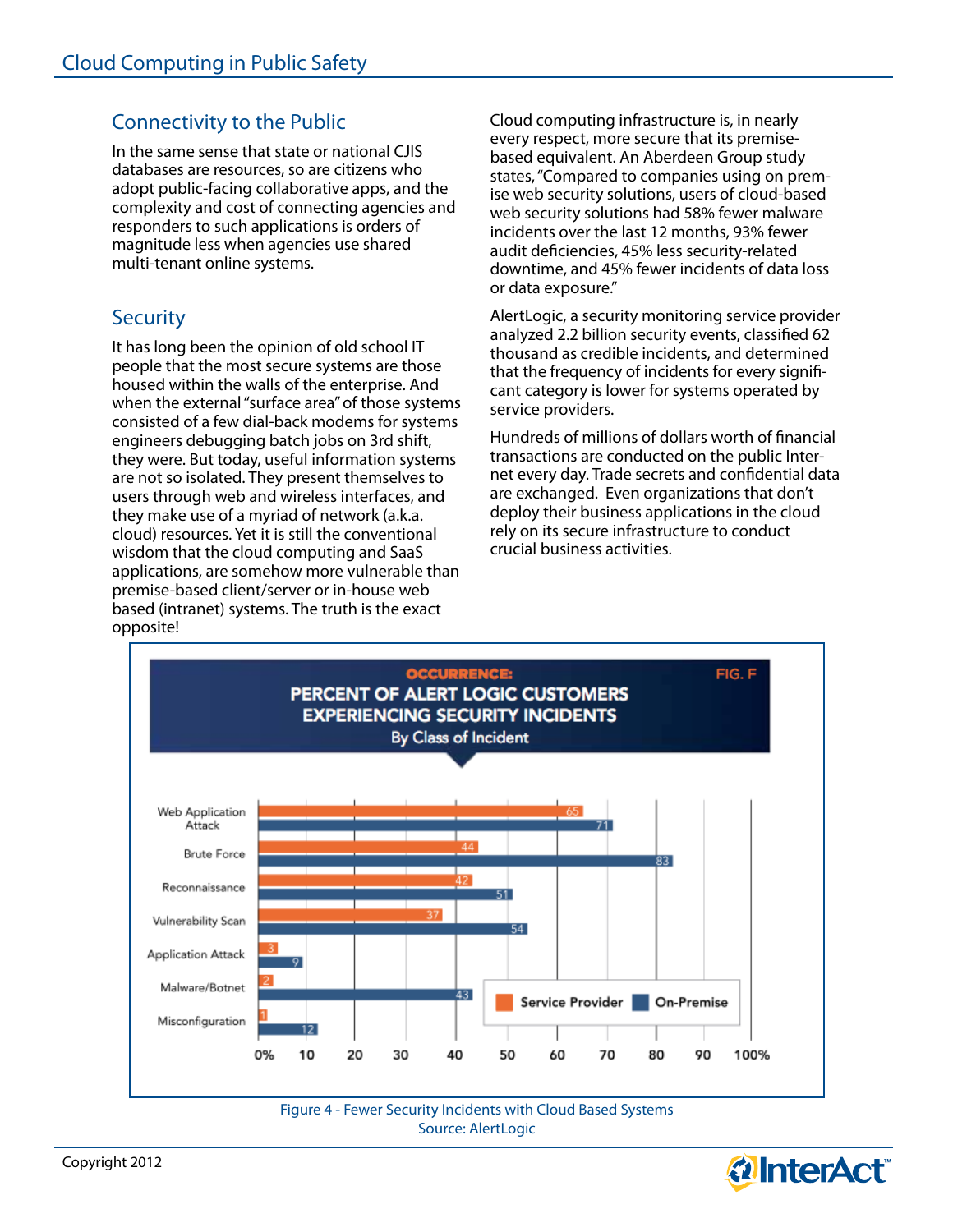Since their inception, online service providers have been exposed to the open Internet, and have consequently learned to be far more diligent in application of best practices for security. Note for example that misconfiguration incidents are twelve times more common for on-premise systems. Misconfiguration is the online equivalent of leaving your car unlocked with your keys in the ignition. Either security options are not turned on, or default userids and passwords are left unchanged (e.g. admin/admin).

 A search of LinkedIn for the keyword CISSP (Certified Information Systems Security Professional) yields about 60 thousand hits, .04% (one in 2500) of which work for government agencies in public safety.

### **Mobility**

Public safety activity is inherently mobile. The majority of the workforce operates in the field. A typical responder's need for instant access to a broad range of information far exceeds that of a typical field service practitioner, and they are the source of diverse and complex data that may be of immediate value to others.

Early mobile data systems for queries and dispatch preceded ubiquitous commercial data networks by many years, and relied on proprietary data transmission piggybacked on land mobile radio (LMR) systems. Because data

transmission was painfully slow and often unreliable, applications were optimized to minimize data traffic and tailored to tolerate high error rates and intermittent connectivity. A class of mobile applications evolved that was (and is) entirely separate from those used by dispatchers and records clerks who worked in offices.

As commercial networks were developed and the Internet flourished, a different approach to mobile applications was propelled by consumer demand for mobile access to the utility and pleasure of the Internet. In order to deliver the web to mobile devices, the problems of data compression, error corrections, and tolerance of intermittent connections had to be solved in the network layers. Wireless vendors tweaked the infrastructure, and web development frameworks and techniques were optimized within the constraints of wireless networks. Today's modern web applications need only to adapt to the form factors of mobile devices. Essentially the same applications run in the back office and on mobile web browsers.

Despite the advancement of commercial networks, and their adoption by most public safety agencies, most mobile applications for public safety are still deployed on traditional mobile data systems, with their fat clients and proprietary message switches. The big disadvantage is, ironically, the lack of mobility. Responders are tethered to their vehicle-mounted ruggedized laptop computers, and version upgrades



Figure 5 - Cloud Based Mobile Systems Require Less Redundant Hardware

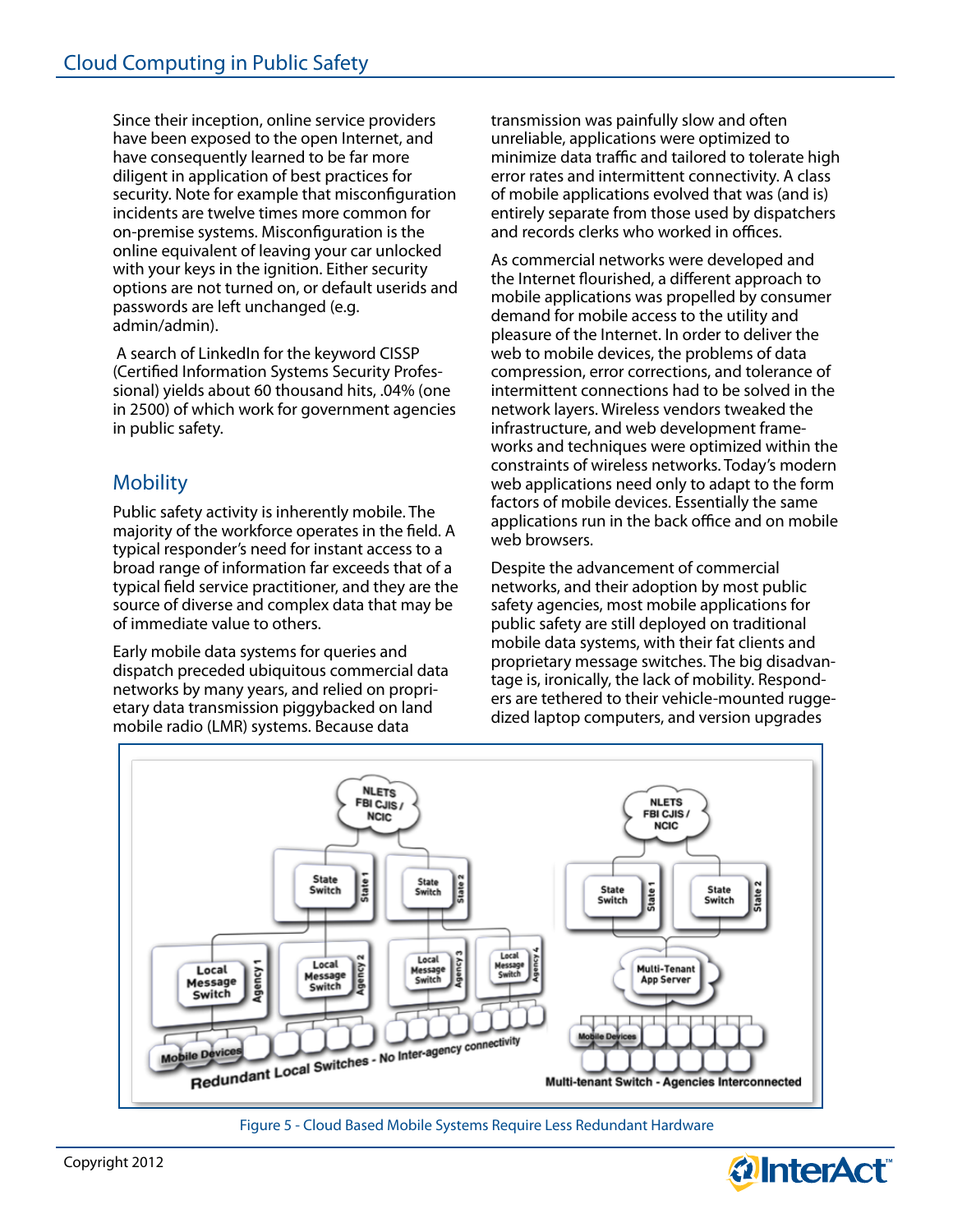are even more problematic than for back-office client/server apps.

The server side of mobile data client/server apps is an even bigger opportunity for improvement. Client/server based mobile systems require each agency to deploy a local message switch, interfaced (through no small effort) with a state CJIS network. Cloud deployed multi-tenant app servers could easily replace hundreds of these servers per state, along with the lifecycle costs of purchasing, installing, operating, maintaining, and auditing them. Figure 5 shows a single multi-state server. State CJIS administrators, who are charged with security and regulatory compliance, do not yet universally accept this architecture, but obstacles are being overcome, and a multi-state service has the big advantage of interstate connectivity for data sharing and messaging.

There is no reasonable doubt that modern web apps will make mobile fat client solutions obsolete. In the absence of wireless infrastructure constraints, the portability, device support, elimination of massively redundant server infrastructure, and ease of deployment make online applications too attractive to pass up. It is only a matter of time for vendors and customers to make the necessary investment. There will be a few applications for which installed smart client applications offer advantages, but even these will utilize cloud based services and deployment models.

# The Shape of Things to Come

In the private sector, largely as a result of experience gained in consumer applications, there is a nascent understanding that user satisfaction is correlated with simplicity and usability, which are inversely related to the number of features in a product. In simple terms, "Consumers think they want all the bells and whistles—until they

Customers are most satisfied with products that get the job done with the fewest possible features, functions and options.

actually use what turns out to be a very complicated product ."

Multi-tenant online systems offer huge economic advantages over traditional systems. But they can't be customized individually for each customer. They are not inflexible, but to take advantage of their benefits, customers must rethink the relative value of usability and features. Since customer satisfaction is more strongly correlated with usability than with the number of features, this turns out to be a benefit rather than a limitation.

In a Harvard Business Review summary of their research , Roland Rust et al suggest:

"Particularly in cases where a company has packed one model with many features to address market heterogeneity, consumer satisfaction might be greatly enhanced by tailoring products with limited sets of capabilities for various segments.

... This makes the decision process more difficult for consumers, forcing them to think carefully about which features they actually need. Moreover, our empirical results suggest that people will be tempted by products that offer greater capability."

Among the reasons public safety has been underserved is that these behaviors have been reinforced by formal procurement processes that require complete pre-specification of requirements, and consultants who cross-pollenate requirements from one project to the next rather than helping users to carefully choose the features they really need.

SaaS adoption cycles are far shorter and up-front costs are far lower, enabling hands-on trials to replace protracted pre-specification. As vendors move toward simpler solutions, tailored to homogeneous subclasses of users, buyers will adopt less costly procurement vehicles that are appropriate for lower risk purchases.

When the cost of procurement and adoption fall, the tendency to overload procurements is reduced. In the past, the costs of issuing and evaluating RFPs coupled with up-front software fees and custom implementation have encouraged customers to "throw the kitchen sink" into their RFPs. When the cost of a shopping trip is very high, customers are encouraged to purchase everything they could possibly need in

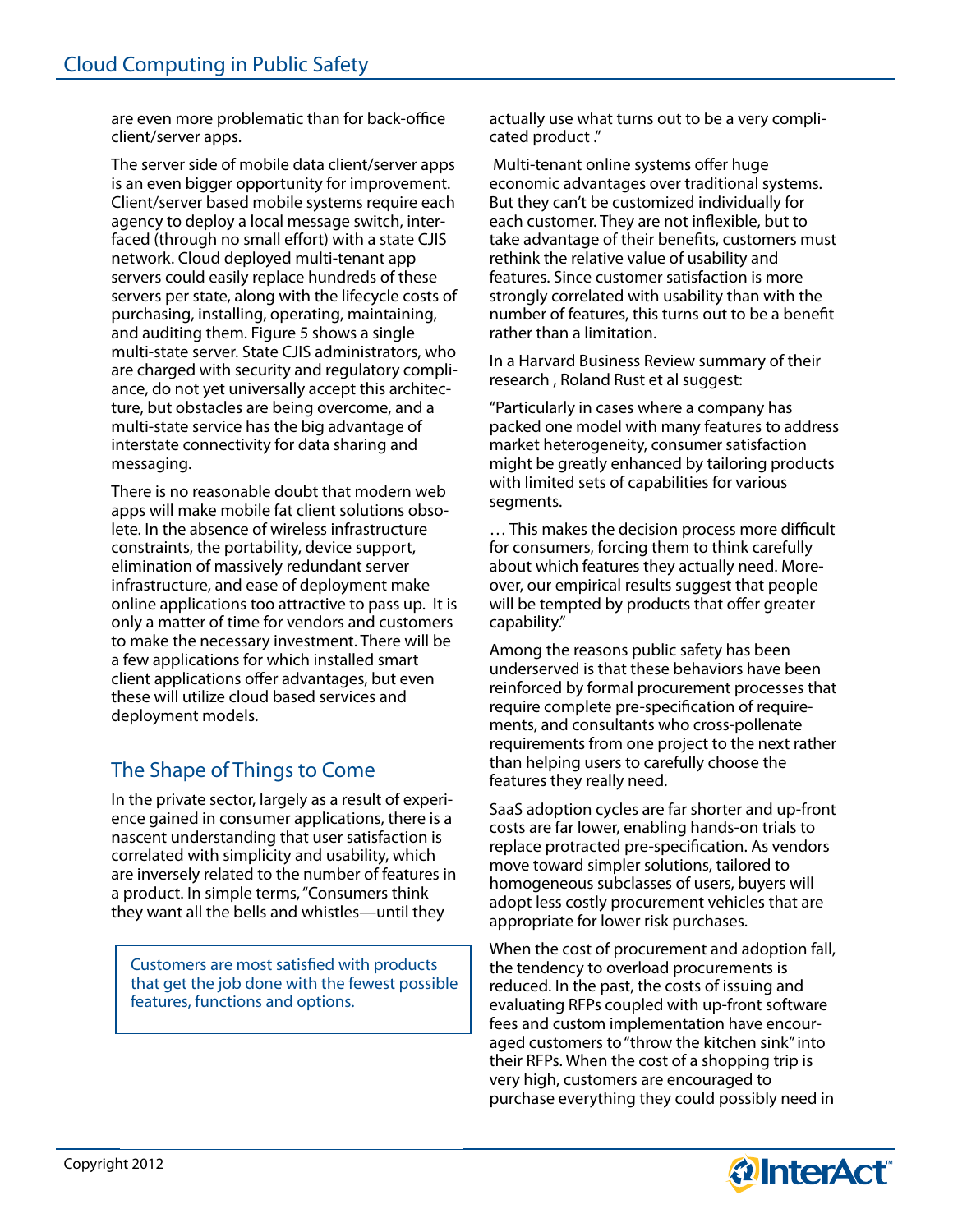

Figure 6 - Feature Bloat

the foreseeable future every time they shop. When up-front costs are reduced, customers can purchase what they need when they need it and eliminate the need to pay for features they will probably never use just in case they might need them in the future.

#### Product Versus Platform

One of the benefits pitched by the purveyors of complex monolithic products is "integration". Ostensibly a suite of products that share a database should work together seamlessly. Information is passed from module to module and is always readily accessible. While it is true that tightly coupled systems are inherently integrated, tight coupling is not the only way to achieve a high level of integration between modules. And, tight coupling has significant disadvantages, not the least of which is the feature-bloat described above. It is also difficult to decouple tightly coupled systems. Customers are forced to make all-or-nothing decisions, and may be forced to replace systems that are working well.

In a properly implemented Service Oriented Architecture (SOA) loosely coupled modules utilize simple externalized open interfaces to achieve tight integration between applications, modules, and subsystems. Components may be supplied as part of an integrated system or suite, or configured to exchange standardized information packages with external customer-supplied and third party systems. Standards based data exchanges such as NIEM and others dramatically reduce the complexity and attendant cost of configuring data exchange interfaces.

The greatest benefit of loosely coupled SOA is extensibility. An extensible system is one that includes mechanisms for expanding or extending features and functions without changing the baseline system. Loosely coupled SOA allows completely separate processes, running on geographically separate systems to exchange information and request services as though they were modules in a single executable program. To the extent that interactions are based on standards, setting up interfaces requires only configuring each process to be aware of the other.